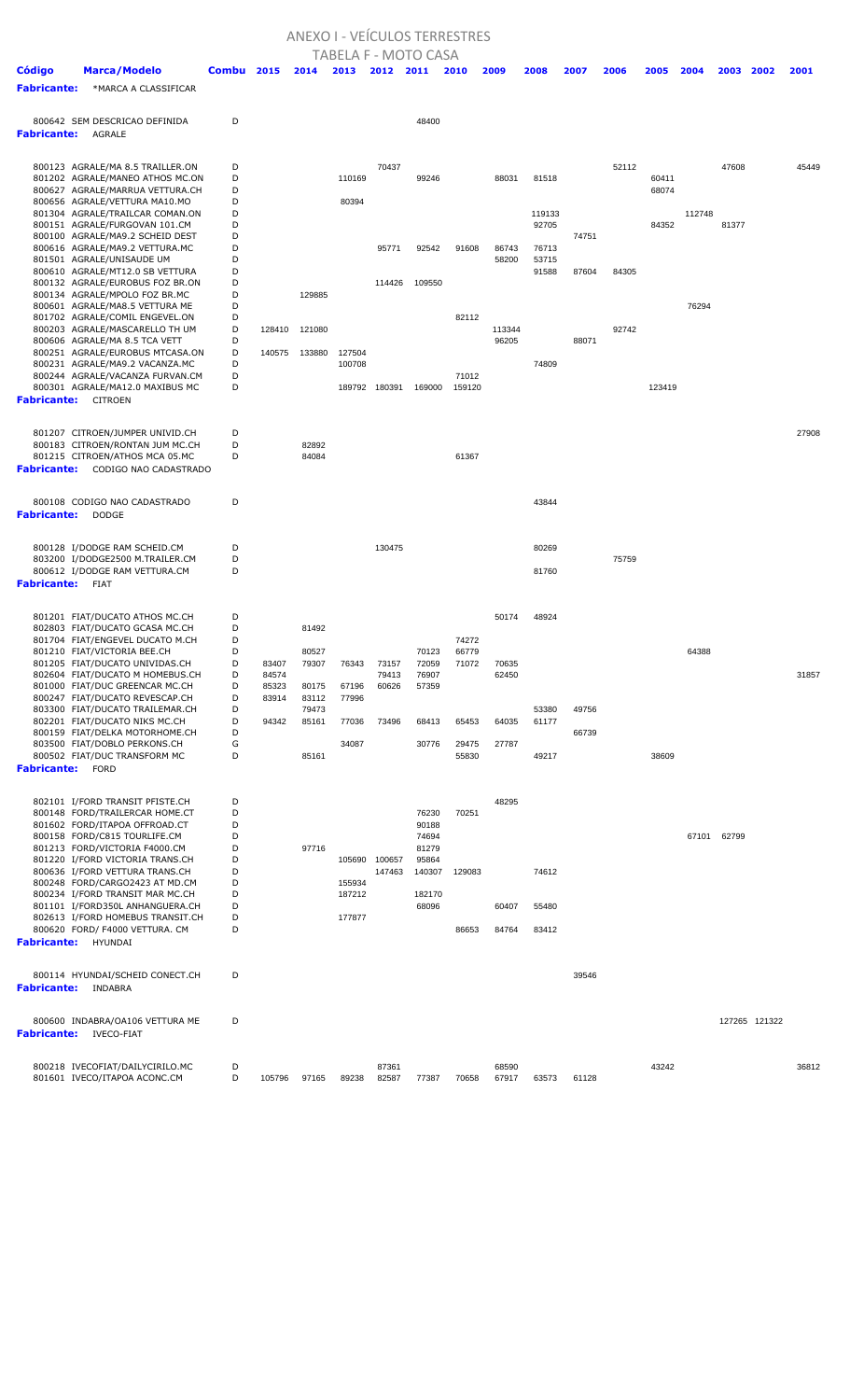| Código      | <b>Marca/Modelo</b>                                                | <b>Combu</b> | 2015   | 2014   | 2013   | 2012          | 2011   | 2010            | 2009   | 2008           | 2007   | 2006            | 2005   | 2004   | 2003  | 2002          | 2001   |
|-------------|--------------------------------------------------------------------|--------------|--------|--------|--------|---------------|--------|-----------------|--------|----------------|--------|-----------------|--------|--------|-------|---------------|--------|
|             | 801600 IVECO/D ITAPOA PETIT.CH                                     | D            |        | 111269 | 102190 |               | 85983  | 82730           | 81560  | 70556          | 66114  |                 |        |        |       |               |        |
|             | 800615 IVECO/DAILY VETTURA.CM                                      | D            |        |        | 76188  |               | 67997  | 66108           | 60979  | 59831          | 58069  |                 | 48678  | 45124  |       | 41302         | 39779  |
|             | 800635 IVECO/VETTURA ADVENT.CM                                     | D            |        |        |        |               |        | 61558           |        |                |        |                 |        |        |       |               |        |
|             | 801100 IVECO/ANHANGUERA MT.CM                                      | D            | 203012 | 186450 | 171239 | 163085        | 147585 | 130865          | 125367 | 122634         | 117232 | 113525          | 109421 |        |       |               |        |
|             | 800649 IVECO/VETTURA 70C17.CM<br>801303 IVECO/TRAILCAR CONCOR.MC   | D<br>D       | 219951 | 214956 | 210075 | 205304        |        |                 |        |                | 127820 |                 |        |        |       |               |        |
|             | 800652 IVECO/RONTAN DAILY MC.CM                                    | D            |        |        |        |               | 71716  | 66921           |        |                |        |                 |        |        |       |               |        |
|             | 801219 IVECO/AUTOM CAMARI CO.CM                                    | D            |        |        | 81883  | 75886         |        |                 |        |                |        |                 |        |        |       |               |        |
|             | 801001 IVECO/D GREENCAR MC.CH                                      | D            | 249956 |        | 145330 |               | 91115  | 84873           | 78615  |                |        |                 |        |        |       |               |        |
|             | 801217 IVECO/VICTORIA CONEX.CM                                     | D            | 102556 | 94189  | 86504  | 82009         | 78097  |                 |        |                | 70157  |                 |        |        |       |               |        |
|             | 801208 IVECO/DAILY ATHOS.CM                                        | D            |        | 143199 | 135024 |               | 119434 |                 |        |                |        |                 |        |        |       |               |        |
|             | 801211 IVECO/VICTORIA SBEE.CM                                      | D            |        |        |        |               | 76657  | 71705           |        | 69480          |        | 64139           | 61086  |        |       |               |        |
|             | 800648 IVECO FIAT/VETTURA SCU.MC                                   | D            |        |        |        |               |        |                 |        |                |        |                 |        | 52885  |       |               |        |
|             | 800106 IVECO/D SCHEID CONEC.CM<br>803203 IVECO/DAILY M.TRAILER.CM  | D<br>D       |        |        | 71327  | 66143         | 65401  | 59923           |        | 56454          | 55225  |                 |        |        |       |               | 38066  |
|             | 803303 IVECO/DAILY TRAILEMAR.CH                                    | D            | 82814  | 78087  | 71716  | 65865         | 64592  | 60068           |        | 55245<br>58399 |        |                 |        |        |       |               |        |
|             | 803100 IVECO/DAILY SITNEI MC.CH                                    | D            |        |        |        |               |        | 50594           | 49108  | 43251          |        |                 |        |        |       |               |        |
|             | 803306 IVECO/DAILY TRAILEMAR.CM                                    | D            |        |        |        |               |        |                 | 57650  |                |        |                 |        |        |       |               |        |
|             | 800112 IVECO/DAILY MCA ITU.CM                                      | D            |        | 75526  |        |               |        |                 | 54944  | 51069          |        |                 |        |        |       |               |        |
|             | 802800 IVECO/DAILY GCASA MTC2                                      | D            |        |        |        |               |        |                 |        |                |        |                 |        |        |       |               | 32046  |
|             | 802611 IVECO/HOMEBUS 35S14 A.CH                                    | D            |        |        |        |               |        | 73475           |        |                |        |                 |        |        |       |               |        |
|             | 802610 IVECO/D5013 HOMEBUS.CM                                      | D            |        |        |        |               |        |                 |        |                | 49909  | 48051           | 44744  |        |       |               |        |
|             | 802609 IVECO/D 55C16 HOMEBUS.CM                                    | D<br>D       |        |        |        |               | 87701  |                 |        | 77590          |        |                 |        |        |       |               |        |
|             | 802605 IVECO/DC3813 HOME BUS.CM<br>802501 IVECO/SANTO INACIO 70.CM | D            | 87242  | 80124  | 73586  | 68950         | 63829  | 61989           |        |                |        | 77879           |        |        |       |               |        |
|             | 800105 IVECO/DAILY6013 SCHEID C                                    | D            |        |        |        |               |        |                 |        |                |        |                 | 50142  |        |       |               |        |
|             | 800101 IVECOFIAT/D5912 SC                                          | D            |        |        |        |               |        |                 |        |                |        |                 |        |        | 36911 | 35234         |        |
|             | 802500 IVECO/D SANTO INACIO.CM                                     | D            | 89633  | 82320  | 75604  | 70728         | 69028  | 63115           | 59312  | 53684          |        |                 |        |        |       |               |        |
|             | 800127 IVECO/DAILY 70 GIZAK.CM                                     | D            | 87025  | 81941  | 77524  | 74549         | 70806  | 66311           |        |                | 57122  |                 |        |        | 52849 | 51147         |        |
|             | 802000 IVECO/D CHAPECO MC.CM                                       | D            |        | 76536  |        | 74682         | 70418  |                 |        | 57538          |        |                 |        |        |       |               | 50037  |
|             | 800130 IVECO/DAILY 55 GIZAK.CM                                     | D            |        |        |        | 71716         |        | 56199           | 53553  |                | 49450  |                 |        |        |       |               |        |
|             | 800126 IVECO/SCHEID CONECT.CH                                      | D            |        |        |        |               |        | 62093           |        |                |        |                 |        |        |       |               |        |
|             | <b>Fabricante:</b> JINBEI                                          |              |        |        |        |               |        |                 |        |                |        |                 |        |        |       |               |        |
|             |                                                                    |              |        |        |        |               |        |                 |        |                |        |                 |        |        |       |               |        |
|             | 801236 I/JINBEI VICTORIA TOP.CH                                    | G            |        |        |        |               | 52177  |                 |        |                |        |                 |        |        |       |               |        |
| Fabricante: | M.BENZ                                                             |              |        |        |        |               |        |                 |        |                |        |                 |        |        |       |               |        |
|             |                                                                    |              |        |        |        |               |        |                 |        |                |        |                 |        |        |       |               |        |
|             |                                                                    |              |        |        |        |               |        |                 |        |                |        |                 |        |        |       |               |        |
|             | 801706 M.BENZ/COMIL P ENG MC.ON                                    | D            | 108611 | 104379 | 100312 |               |        |                 |        |                |        |                 |        |        |       |               |        |
|             | 800632 M.BENZ/INDUSCAR VETT.ON                                     | D<br>D       |        |        |        |               |        |                 |        |                | 105599 |                 |        |        |       |               |        |
|             | 800633 M.BENZ/BUSSCAR VETT.ON<br>800408 M.BENZ/915 INDUST STAR     | D            |        |        |        |               |        |                 |        | 103082         | 94808  | 104933<br>91092 | 69539  | 65746  |       |               |        |
|             | 803308 I/M.BENZ311 TRAILEMAR.CH                                    | D            |        |        |        | 63741         |        |                 |        |                |        |                 |        |        |       |               | 49613  |
|             | 800245 I/M.BENZ VACANZA 310.CM                                     | D            |        | 76301  |        |               |        |                 | 56306  |                |        |                 |        |        |       |               |        |
|             | 800157 M.BENZ/INDUSCAR U MC1.ON                                    | D            |        |        |        |               |        |                 |        |                |        |                 | 81089  |        |       |               |        |
|             | 800645 M.BENZ/ACCELO815 AU M.CM                                    | D            | 109287 |        | 100031 | 91870         |        |                 |        |                |        |                 |        |        |       |               |        |
|             | 800421 MBENZ/VITORIAREGIA621.ON                                    | D            |        |        |        |               |        |                 |        |                |        |                 |        |        |       | 131496 126851 | 122200 |
|             | 800113 M.BENZ/OH1622 SCHEID.ON                                     | D            |        |        |        |               |        |                 |        | 134937         |        |                 |        |        |       |               |        |
|             | 803304 I/M.BENZ 413 TRAILEMAR.CM                                   | D            |        |        |        |               | 61384  | 58495           |        |                | 50782  |                 | 48921  |        |       |               |        |
|             | 800402 M.BENZ/1418 INDUST ELITE                                    | D            |        |        |        |               |        |                 |        |                |        |                 |        | 111290 |       |               |        |
|             | 800401 M.BENZ/INDUSTREILER TRUK                                    | D<br>D       |        |        |        |               |        |                 |        |                |        |                 |        | 126324 |       |               | 56355  |
|             | 803301 M.BENZ/TRAILEMAR SUN.ON<br>800173 MBENZ/MPOLPR TOURLIFE.ON  | D            |        |        |        |               |        | 120842          |        | 72270          |        |                 |        |        |       |               | 87071  |
|             | 800404 M.BENZ/0500M INDUST SUP                                     | D            |        |        |        |               |        |                 |        |                |        |                 | 112157 |        |       |               |        |
|             | 800437 I/M.BENZ STOINACIO SP CM                                    | D            | 241937 | 230416 |        | 218747 213272 |        |                 |        |                |        |                 |        |        |       |               |        |
|             | 800222 M.BENZ/COMIL TCA.ON                                         | D            | 109772 | 103506 | 97597  |               | 86541  | 83596           | 79029  |                | 71702  |                 |        |        |       |               |        |
|             | 800603 M.BENZ/LO915 VETTURA MED                                    | D            |        |        |        |               |        |                 |        | 85309          |        |                 |        |        |       |               |        |
|             | 800604 M.BENZ/OH1418 VETTURA GR                                    | D            |        |        |        |               |        |                 |        |                |        |                 | 118227 |        |       |               |        |
|             | 800217 I/M.BENZ SPRT MAR MC CM                                     | D            |        | 80393  | 73959  |               |        |                 | 54415  |                |        |                 |        |        |       |               |        |
|             | 800216 I/M.BENZ SPRT CHAPECO.CM                                    | D<br>D       |        | 73603  | 70098  | 68203         | 62771  | 59188           |        | 50589          |        | 44926           |        | 41361  |       |               |        |
|             | 810122 M.BENZ/LO812 GIZAK.MC<br>800107 I/M.BENZ SPR SCHEID.CM      | D            | 73736  | 70527  | 67082  |               | 61028  |                 |        | 49696          | 76583  |                 |        |        |       |               |        |
|             | 800185 I/M.BENZ CLA-HER MCA4.CM                                    | D            |        | 68493  |        |               |        |                 |        |                |        |                 |        |        |       |               |        |
|             | 800207 I/M.BENZ CDISP THB UM.CM                                    | D            |        |        |        |               |        | 73257           | 68814  | 63429          |        |                 |        |        |       |               |        |
|             | 800800 I/M.BENZ SPRINTERNIKS MC                                    | D            |        | 91948  | 86707  | 81764         | 76176  | 75069           | 65969  | 59372          | 54546  | 52726           | 49645  |        | 41376 |               |        |
|             | 800431 MBENZ/VITORIA STAR914.ON                                    | D            |        |        |        |               |        |                 |        |                |        |                 |        |        | 94382 | 84446         |        |
|             | 800621 M.BENZ/LO812 VETTURA.MO                                     | D            |        |        |        |               |        |                 |        |                | 67210  |                 |        |        |       |               |        |
|             | 800622 I/M.BENZ VETTURA SPR.CM                                     | D            |        | 73086  | 68040  | 63342         | 54505  | 52188           |        |                |        |                 |        |        |       |               |        |
|             | 800429 MBENZ/VITORIA STAR812.ON                                    | D            |        |        |        |               |        |                 |        |                |        |                 |        |        |       | 127629        | 116103 |
|             | 800414 MBENZ/VITORIA SUPR 16.ON                                    | D            |        |        |        |               |        |                 |        |                |        |                 |        | 210504 |       |               |        |
|             | 800617 M.BENZ/OH1518 VETTURA.ON                                    | D<br>D       |        |        |        |               |        |                 |        | 149710         |        |                 | 119025 |        |       |               |        |
|             | 800201 CODIGO NAO CADASTRADO<br>800133 I/M.BENZ FOZ BR.CM          | D            |        |        |        |               | 117863 |                 | 126217 |                |        |                 |        |        |       |               |        |
|             | 802001 M.BENZ/MASCA CHAPECO.ON                                     | D            |        |        |        |               |        |                 | 88309  |                | 76053  |                 |        |        |       |               |        |
|             | 801222 I/M.BENZ313CDI UNIVID.CM                                    | D            |        |        |        |               | 59386  |                 |        |                |        | 53286           | 50568  |        |       |               |        |
|             | 801224 I/M.BENZ 415CDI UNIVID.CM                                   | D            |        | 86162  |        |               |        |                 |        |                |        |                 |        |        |       |               |        |
|             | 800168 M.BENZ/TRAILERCAR MH.ON                                     | D            |        |        |        |               |        | 83469           |        |                |        |                 | 76329  |        |       |               |        |
|             | 800154 M.BENZ/ANCAR DOM I.ON                                       | D            |        | 304356 |        | 278575        |        |                 |        |                |        |                 |        |        |       |               |        |
|             | 802900 M.BENZ/MCASA HOMETUR.ON                                     | D            |        | 70719  |        |               |        |                 |        |                | 68776  | 65486           | 61048  |        |       | 52193         |        |
|             | 800146 I/M.BENZ MAR MCA 06.CM                                      | D            |        | 75694  | 73436  |               |        |                 |        |                |        |                 |        |        |       |               |        |
|             | 801234 I/M.BENZ VICTORIA 515.CM                                    | D<br>D       |        | 91678  | 87313  | 80189         |        |                 |        |                |        |                 |        |        |       |               |        |
|             | 801801 I/M.BENZ SPRMODIFICAR.CM<br>800125 CODIGO NAO CADASTRADO    | D            |        | 132998 |        |               | 57937  | 56024<br>128868 |        |                |        |                 |        |        |       |               |        |
|             | 801203 I/M.BENZ313 ATHOS MC.CM                                     | D            |        |        | 108589 | 99731         | 91457  | 89598           | 80159  | 75584          |        |                 | 71511  |        |       |               |        |
|             | 800900 M.BENZ/MOTOR TRAILER BR                                     | D            | 262192 | 240801 |        | 221154 203111 |        |                 | 143490 | 132686         | 125560 |                 |        |        |       |               | 93059  |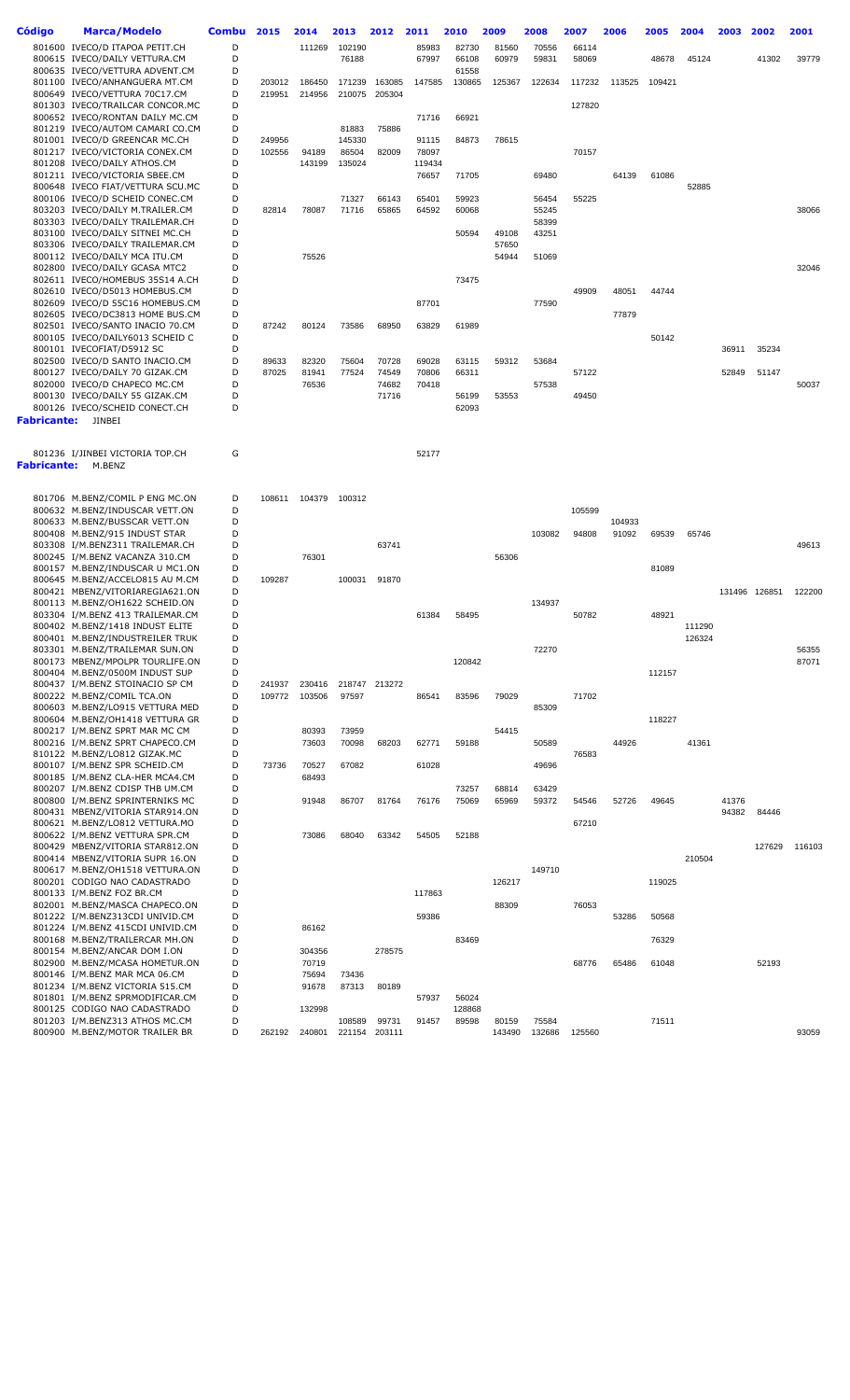| Código             | <b>Marca/Modelo</b>                                                | Combu  | 2015            | 2014            | 2013            | 2012            | 2011           | 2010             | 2009   | 2008           | 2007           | 2006   | 2005           | 2004   | 2003  | 2002  | 2001  |
|--------------------|--------------------------------------------------------------------|--------|-----------------|-----------------|-----------------|-----------------|----------------|------------------|--------|----------------|----------------|--------|----------------|--------|-------|-------|-------|
|                    | 800803 I/M.BENZ 311 REVES MC.CH                                    | D      |                 |                 |                 |                 |                |                  |        |                |                |        |                |        |       |       |       |
|                    | 800129 CODIGO NAO CADASTRADO                                       | D      |                 | 60491<br>151625 | 57038<br>148224 | 53525<br>139762 | 52207          | 50636            | 123285 |                |                |        |                |        |       |       |       |
|                    | 800804 I/M.BENZ INOVA MCA 09.CM                                    | D      |                 | 75645           |                 |                 |                |                  |        |                |                |        |                |        |       |       |       |
|                    | 800152 I/M.BENZ515CDI UNIVID.CM                                    | D      |                 | 79803           |                 | 73043           |                |                  |        |                |                |        |                |        |       |       |       |
|                    | 800801 I/M.BENZ SPRINTER 101.CM                                    | D      |                 | 66409           | 62888           | 59894           | 58203          |                  | 55804  | 54971          | 54151          |        | 49406          |        | 44813 |       |       |
|                    | 801237 M.BENZ/MPOLO ATH MC.ON                                      | D      | 146556          |                 |                 |                 |                |                  |        |                |                |        |                |        |       |       |       |
|                    | 802802 CODIGO NAO CADASTRADO                                       | D      |                 | 116539          |                 |                 |                |                  |        |                |                |        |                |        | 84191 |       |       |
|                    | 800119 M.BENZ/O371 GIZAK.ON                                        | D      |                 |                 |                 |                 |                |                  |        |                |                |        |                | 77544  |       |       |       |
|                    | 801235 M.BENZ/MPOLO VICTORIA.ON                                    | D      |                 |                 |                 |                 |                |                  |        |                |                |        |                |        |       | 33506 |       |
|                    | 800122 M.BENZ/LO814 GIZAK.ON                                       | D      |                 |                 |                 |                 | 90665          |                  |        |                |                |        |                |        |       | 52923 | 50495 |
|                    | 801800 M.BENZ/MODIFICAR VRS.ON                                     | D      |                 |                 | 75690           |                 |                |                  |        |                |                |        |                |        |       |       |       |
|                    | 800147 I/M.BENZ PROCOP MCA11.CM                                    | D      |                 | 63658           | 61240           | 59107           |                |                  |        |                |                |        |                |        |       |       |       |
|                    | 803002 CODIGO NAO CADASTRADO                                       | D      |                 | 79981           | 77121           | 74365           | 71666          | 70117            |        |                |                |        |                |        |       |       |       |
| Fabricante:        | MARCOPOLO                                                          |        |                 |                 |                 |                 |                |                  |        |                |                |        |                |        |       |       |       |
|                    |                                                                    |        |                 |                 |                 |                 |                |                  |        |                |                |        |                |        |       |       |       |
|                    | 800213 MARCOPOLO/VOLARE TCA.ON                                     | D      | 184712          | 176606          | 168856          | 162207          | 155044         | 144001           |        |                | 85863          | 85138  | 85002          | 80555  |       | 74886 |       |
|                    | 801225 MARCOPOLO/VOLARE UNIV.MO                                    | D      |                 |                 |                 |                 |                |                  |        |                |                |        |                | 56049  | 54318 |       |       |
|                    | 800202 MARCOPOLO/VOLARE TH UM                                      | D      |                 |                 |                 |                 |                |                  | 106134 | 97433          |                | 77600  |                |        |       |       |       |
|                    | 800504 MARCOPOLO/V TRANSFORM MH                                    | D      |                 |                 |                 | 79981           | 75415          |                  |        |                |                |        |                |        | 56136 | 54859 |       |
|                    | 800242 MARCOPOLO/VOL REVESC.MO                                     | D      |                 |                 | 137695          | 126894          |                |                  |        |                |                |        |                |        |       |       |       |
|                    | 800219 MPOLO/VOLA FURGOBENTO.ON                                    | D      |                 |                 |                 |                 |                |                  | 91514  |                |                |        |                |        |       |       |       |
|                    | 800631 MARCOPOLO/VOLARE VETT.ON                                    | D      |                 |                 |                 |                 |                |                  |        |                |                |        |                | 65457  | 60116 |       |       |
|                    | 801700 MARCOPOLO/ENGEVEL MOV.ON<br>800700 MARCOPOLO/VOL UNIVIDA.MC | D<br>D |                 |                 |                 |                 | 162134         | 156406<br>112021 | 152256 | 135406         |                |        | 74600          |        |       |       |       |
|                    | 800212 MARCOPOLO/VOLARE ADAP.MC                                    | D      |                 |                 |                 | 119888 112939   |                | 92824            | 88567  |                |                |        |                | 62596  |       |       | 51417 |
|                    | 800210 MARCOPOLO/VO RODY.MC                                        | D      |                 |                 |                 |                 | 156142         |                  | 136128 |                |                | 106900 |                |        |       |       |       |
|                    | 801200 MARCOPOLO/VO ATHOS MC.ON                                    | D      |                 |                 |                 | 113422          | 104306         | 100330           | 90811  | 80950          |                |        | 61825          |        | 54641 |       |       |
|                    | 803103 MARCOPOLO/SITNEI UM.ON                                      | D      | 126098          | 122313          |                 | 118642 112592   | 109336         |                  |        |                |                |        |                |        |       |       |       |
| <b>Fabricante:</b> | MOTOR-CASA                                                         |        |                 |                 |                 |                 |                |                  |        |                |                |        |                |        |       |       |       |
|                    |                                                                    |        |                 |                 |                 |                 |                |                  |        |                |                |        |                |        |       |       |       |
|                    |                                                                    |        |                 |                 |                 |                 |                |                  |        |                |                |        |                |        |       |       |       |
|                    | 813000 MOTOR-CASA/CAMIONETA<br>825000 MOTOR-CASA/UTILITARIO        | D<br>D |                 | 101320          | 82644           |                 | 74963          |                  | 70614  |                | 62018<br>89852 | 84337  | 79217          | 69149  | 68001 | 63402 | 60274 |
|                    | 823001 I/MOTOR-CASA CAMINHONETE                                    | D      | 109122          | 82499           |                 | 75512           | 72112          |                  |        |                |                |        |                |        |       |       |       |
|                    | 813001 I/MOTOR-CASA CAMIONETA                                      | D      |                 | 86841           |                 | 79485           |                |                  |        |                |                |        |                |        |       |       |       |
|                    | 823000 MOTOR-CASA/CAMINHONETE                                      | D      | 82623           | 77906           | 74196           | 70663           | 67298          | 61273            | 54454  | 50690          | 46327          | 41979  | 39696          | 38031  | 35488 | 32768 | 31368 |
|                    | 823000 MOTOR-CASA/CAMINHONETE                                      | G      |                 |                 |                 |                 | 51947          |                  |        | 46939          |                |        |                | 35978  |       |       |       |
|                    | 814001 I/MOTOR-CASA CAMINHAO                                       | D      |                 |                 |                 | 168867          | 158514         |                  |        |                | 133576         | 124226 |                | 107442 |       | 92927 | 86423 |
|                    | 814000 MOTOR-CASA/CAMINHAO                                         | D      | 143500          | 134818          | 126661          |                 | 115273         | 108951           | 104403 | 98218          | 91615          | 82304  | 77509          | 72158  | 69258 | 66974 | 63861 |
|                    | 807001 I/MOTOR-CASA MICROONIBUS                                    | D      |                 |                 |                 |                 |                |                  |        |                | 78994          |        |                |        |       |       | 52067 |
|                    | 808000 MOTOR-CASA/ONIBUS                                           | D      |                 |                 | 177840          | 169371          |                | 144356           |        | 126543         | 117158         | 109034 | 101628         | 92932  | 85002 | 77767 | 71321 |
|                    | 807000 MOTOR-CASA/MICROONIBUS                                      | D      | 123131          |                 | 111100          | 109413          | 103953         |                  | 89764  | 81324          | 74118          | 70353  | 61718          | 59711  | 59228 | 55334 | 53108 |
|                    | 825001 I/MOTOR-CASA UTILITARIO                                     | D      |                 |                 |                 |                 |                |                  |        |                |                | 46508  | 45102          |        |       |       |       |
|                    | 808001 MOTOR-CASA/ONIBUS                                           | D<br>G |                 |                 |                 | 86426<br>78173  | 74710          |                  |        |                |                | 63284  |                |        |       | 42434 | 71338 |
| Fabricante:        | 813000 MOTOR-CASA/CAMIONETA<br>PEUGEOT                             |        |                 | 85407           |                 |                 |                |                  |        |                |                |        | 59672          | 47728  | 45003 |       |       |
|                    |                                                                    |        |                 |                 |                 |                 |                |                  |        |                |                |        |                |        |       |       |       |
|                    |                                                                    |        |                 |                 |                 |                 |                |                  |        |                |                |        |                |        |       |       |       |
|                    | 800500 PEUGEOT/B TRANSFORM CM                                      | D      |                 |                 |                 |                 |                | 65549            |        |                |                |        |                |        |       |       |       |
|                    | 801701 PEUGEOT/BO ENGEVEL UM.CH                                    | D      |                 |                 |                 |                 |                | 69585            | 68048  | 63979          |                |        |                |        |       |       |       |
|                    | 800131 PEUGEOT/FOZ BR.CH<br>803307 PEUGEOT/TRAILEMAR BOX.CH        | D      | 85689           |                 |                 |                 | 65250          |                  |        |                |                |        |                |        |       |       |       |
|                    | 800503 PEUGEOT/B TRANSFORM CM                                      | D<br>D |                 |                 |                 |                 |                | 67988            |        | 58130<br>51666 |                |        |                |        |       |       |       |
|                    | 801204 PEUGEOT/BOXER ATHOSMC.CH                                    | D      | 83252           | 78500           | 72097           | 66216           | 61039          | 59116            | 49640  | 48447          |                |        |                |        |       |       |       |
|                    | 803001 PEUGEOT/BOXER ADAPTA.CH                                     | D      |                 |                 |                 |                 |                | 62124            |        |                |                |        |                |        |       |       |       |
|                    | 803000 PEUGEOT/BOXER MAR MC CH                                     | D      |                 |                 |                 | 75704           |                | 70262            | 64387  | 60554          |                |        |                |        |       |       |       |
|                    | 800137 PEUGEOT/BETOCAR BOXER.CH                                    | D      |                 |                 |                 | 74701           | 70429          |                  | 64907  |                |                |        |                |        |       |       |       |
| <b>Fabricante:</b> | <b>RENAULT</b>                                                     |        |                 |                 |                 |                 |                |                  |        |                |                |        |                |        |       |       |       |
|                    |                                                                    |        |                 |                 |                 |                 |                |                  |        |                |                |        |                |        |       |       |       |
|                    | 800115 RENAULT/SCHEID.CH                                           | D      | 69932           | 66192           | 63640           | 61420           | 56678          | 51495            |        |                |                |        |                |        |       |       |       |
|                    | 800180 RENAULT/MAST TOURLIFE.CH                                    | D      |                 | 88104           |                 |                 |                |                  |        |                |                | 48123  |                |        |       |       |       |
|                    | 800250 RENAULT/NIKSCAP MCA05.CH                                    | D      |                 | 64673           | 59396           |                 |                |                  |        |                |                |        |                |        |       |       |       |
|                    | 800169 RENAULT/MARIMAR MCA06.CH                                    | D      |                 | 66743           |                 |                 |                |                  |        |                |                |        |                |        |       |       |       |
|                    | 800208 RENAULT/MASTER THB UM.CH                                    | D      | 77428           |                 | 67246           |                 | 61550          |                  |        |                |                |        | 47893          |        |       |       |       |
|                    | 800239 RENAULT/CHAPECO MC.CH                                       | D      | 68681           | 65776           | 60409           | 59343           | 58154          | 56084            |        |                |                |        |                | 37732  |       |       |       |
|                    | 800252 RENAULT/EUROHOME TOUR.CH                                    | D      | 103189          | 98276           | 90623           |                 |                |                  |        |                |                |        |                |        |       |       |       |
|                    | 800155 RENAULT/FOZ BR MCASA.CH                                     | D      | 151065          | 138741          | 127423          |                 |                |                  |        |                |                |        |                |        |       |       |       |
|                    | 800233 RENAULT/TRAILER MA 13.CH                                    | D      |                 | 69605           | 65631           |                 | 63467          |                  |        |                |                |        |                |        |       |       |       |
|                    | 800220 RENAULT/INDUST PLATNO.CH                                    | D      |                 |                 |                 |                 |                |                  | 46737  |                |                |        |                |        |       |       |       |
|                    | 800230 RENAULT/CASADOCAMPING.CH<br>800226 RENAULT/EUROHOME NEO.CH  | D<br>D |                 |                 |                 | 79744           | 54106          | 52399<br>75074   |        |                |                |        |                |        |       |       |       |
|                    | 800241 RENAULT/MT13M3 SETEC.CH                                     | D      |                 |                 |                 | 64403           | 77296          |                  |        |                |                |        |                |        |       |       |       |
|                    | 801901 RENAULT/M TRAILEMAR.CH                                      | D      |                 | 91510           | 81080           | 76574           | 71128          | 63446            | 62243  | 59509          |                |        |                |        |       |       |       |
|                    | 800613 RENAULT/M VETTURA M.CH                                      | D      |                 | 79640           | 75071           | 71439           | 66360          | 62783            | 60515  | 57606          | 50294          |        | 44885          |        |       |       |       |
|                    | 800255 RENAULT/CASACAMPING M.CH                                    | D      |                 | 68075           |                 |                 |                |                  |        |                |                |        |                |        |       |       |       |
|                    | 801212 RENAULT/VICTORIA DREW.CH                                    | D      | 125963          | 109902          | 95889           | 84495           | 80293          |                  |        | 68446          |                |        |                | 57183  |       |       |       |
|                    | 800602 RENAULT/MASTER CH VETT                                      | D      | 97283           | 92347           |                 |                 |                |                  |        |                |                |        | 38051          | 36414  | 34846 |       |       |
|                    | 801400 RENAULT/M SOBERANA UM.CH                                    | D      |                 |                 | 59089           | 57789           | 54253          | 52603            |        |                |                |        |                |        |       |       |       |
|                    | 800628 RENAULT/MASTER 101.CH                                       | D      |                 | 85029           | 82117           | 78194           |                | 49869            |        |                |                | 47059  | 43718          | 41027  |       | 30667 |       |
|                    | 801900 RENAULT/MAST SRB TRIP.CH                                    | D      |                 |                 |                 |                 |                |                  | 67605  |                | 62225          |        |                | 59086  |       |       |       |
|                    | 801102 RENAULT/ANHANGUERA M3.CH                                    | D      |                 |                 |                 | 53425           |                |                  |        |                |                |        |                |        |       |       |       |
|                    | 802200 RENAULT/MASTER NIKSMC.CH<br>802602 RENAULT/M13M3 HOMEBUS.CH | D<br>D | 106806<br>65729 | 98092           | 90089<br>62057  | 60196           | 70358<br>56571 | 69470<br>51109   |        | 62146<br>45806 |                |        | 53295<br>36120 |        |       | 46482 |       |
|                    | 803501 I/RENAULT KAN PERKONS.CH                                    | G      |                 |                 |                 |                 | 24492          |                  | 21189  |                |                |        |                |        |       |       |       |
|                    | 802607 RENAULT/TREILAR.CH                                          | D      | 55257           |                 | 42773           |                 | 28437          |                  | 24316  |                |                |        |                |        |       |       |       |
|                    |                                                                    |        |                 |                 |                 |                 |                |                  |        |                |                |        |                |        |       |       |       |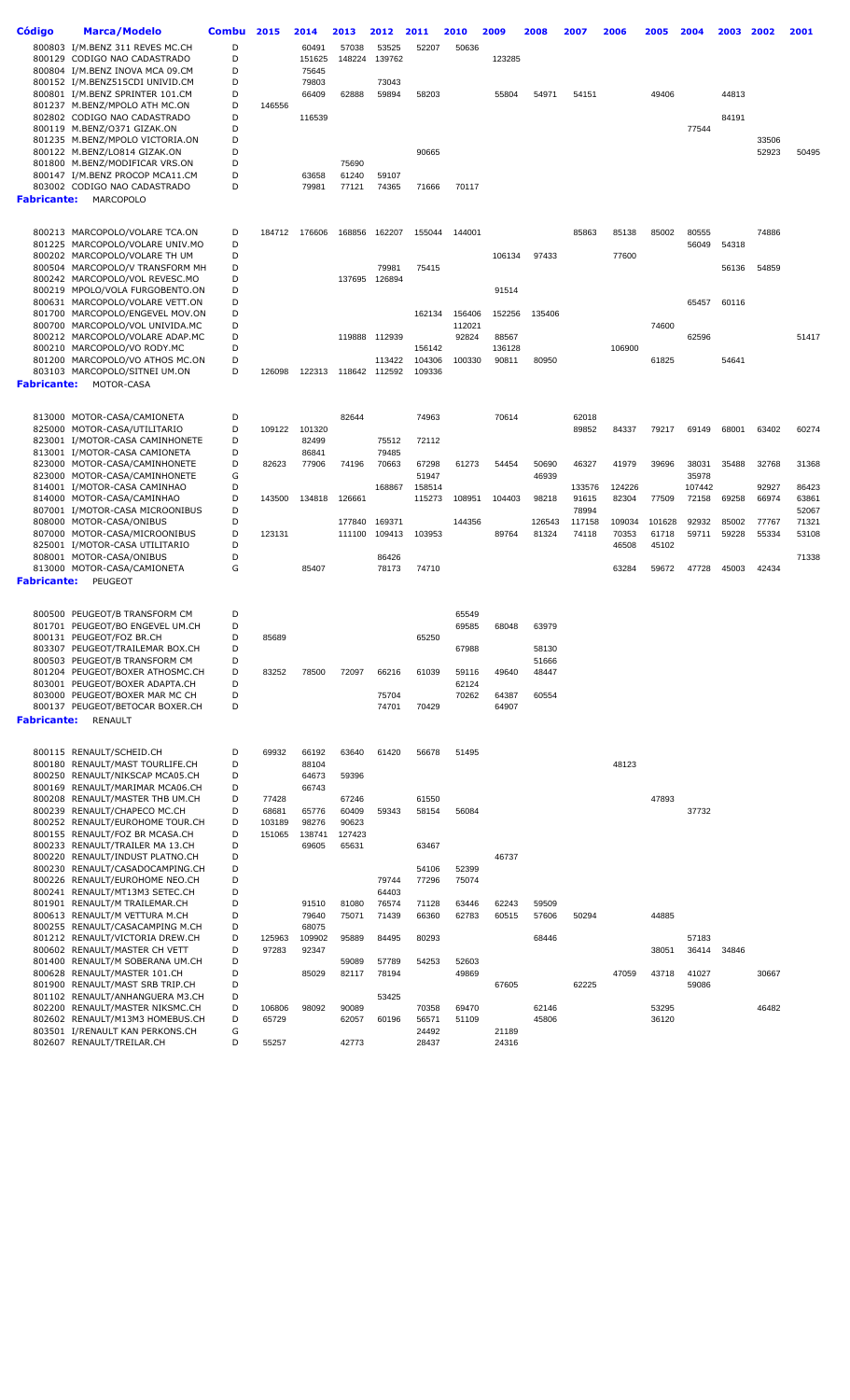| Código                   | Marca/Modelo<br>803101 RENAULT/M SITNEI MC.CT                                       | <b>Combu</b><br>D | 2015   | 2014<br>59674  | 2013   | 2012<br>54806    | 2011             | 2010   | 2009<br>45828   | 2008   | 2007            | 2006            | 2005            | 2004   | 2003           | 2002  | 2001   |
|--------------------------|-------------------------------------------------------------------------------------|-------------------|--------|----------------|--------|------------------|------------------|--------|-----------------|--------|-----------------|-----------------|-----------------|--------|----------------|-------|--------|
|                          | 804000 RENAULT/MAST EURO UM .CH<br>802606 RENAULT/M11M3 HOMEBUS.CH                  | D<br>D            |        | 66368          |        |                  |                  |        |                 |        | 55454           |                 |                 |        |                | 50143 |        |
| <b>Fabricante:</b>       | 801401 RENAULT/MT13 SOBERANA.CH<br>803800 RENAULT/ALFLEN MASTER.CH<br><b>SCANIA</b> | D<br>D            | 71906  | 91069<br>65831 |        |                  | 71883            | 69090  | 65431           | 60561  |                 |                 |                 |        |                |       |        |
|                          |                                                                                     |                   |        |                |        |                  |                  |        |                 |        |                 |                 |                 |        |                |       |        |
|                          | 800630 SCANIA/MPOLOP TRAMELA.ON                                                     | D                 |        |                |        |                  |                  |        |                 |        |                 | 91041           |                 |        |                |       |        |
|                          | 800644 SCANIA/BUSS P TRAMELA.ON                                                     | D                 |        |                |        |                  |                  |        |                 |        |                 |                 |                 |        |                |       | 178129 |
|                          | 800646 SCANIA/MPOLPL TRAMELA.ON<br>800653 SCANIA/MPOLOP BRASSUD.ON                  | D<br>D            |        |                |        | 358555<br>108961 |                  |        |                 |        |                 |                 |                 |        |                |       | 173232 |
|                          | 800657 SCANIA/VETTURA F250HB.ON                                                     | D                 |        |                |        | 255369           |                  |        |                 |        |                 |                 |                 |        |                |       |        |
|                          | 800110 SCANIA/K124 SCHEID EX.ON                                                     | D                 |        |                |        |                  |                  |        |                 | 228118 |                 |                 |                 |        |                |       |        |
|                          | 801306 SCANIA/TRAILCAR COMAN.ON<br>803305 SCANIA/MPO TRAILEMAR.ON                   | D<br>D            |        |                |        |                  |                  |        |                 |        | 81021           |                 |                 | 77544  |                |       |        |
|                          | 800116 SCANIA/MPOLO GIZAK.ON                                                        | D                 |        |                |        |                  |                  |        | 91272           |        |                 |                 |                 |        |                |       | 54159  |
|                          | 803202 SCANIA/MP M.TRAILER.ON                                                       | D                 |        |                |        |                  |                  | 268436 |                 |        |                 |                 |                 |        |                |       |        |
|                          | 800124 SCANIA/K113 TCA.ON<br>800171 SCANIA/CASACAMPING CD.ON                        | D<br>D            |        | 244257         |        | 341137           | 217181           | 205655 |                 |        |                 |                 |                 | 165433 |                |       |        |
|                          | 800609 SCANIA/K114 VETTURA GRAN                                                     | D                 |        |                |        |                  |                  |        |                 | 350161 | 314242          |                 |                 |        |                |       |        |
|                          | 800433 SCANIA/INDUST CRUISE2.ON                                                     | D                 |        | 381606         | 364379 | 347929           | 330454           |        |                 |        |                 |                 |                 |        |                |       |        |
|                          | 800432 SCANIA/INDUST CRUISER.ON<br>800608 SCANIA/K310 VETTURA GRAN                  | D<br>D            |        |                |        |                  | 372991<br>421804 |        |                 |        |                 | 280685          |                 |        |                |       |        |
|                          | 800410 SCANIA/K114 INDUST SUPR                                                      | D                 |        |                |        |                  |                  |        |                 | 319254 | 287489          |                 |                 |        |                |       |        |
|                          | 800618 SCANIA/K380 VETTURAG.ON                                                      | D                 |        | 462856         |        | 422214           |                  |        | 318685          |        |                 |                 |                 |        |                |       |        |
|                          | 800403 SCANIA/K94 INDUST SUPREM                                                     | D                 |        |                |        | 472446           | 449950           | 428525 | 403411          | 386654 | 362999          | 345032          |                 | 303079 |                |       |        |
| Fabricante:              | TIFFIN                                                                              |                   |        |                |        |                  |                  |        |                 |        |                 |                 |                 |        |                |       |        |
|                          | 802300 I/TIFFIN ALLEG FRED 32BA                                                     | D                 |        |                |        |                  |                  |        |                 | 295488 |                 |                 |                 |        |                |       |        |
| <b>Fabricante:</b> TUTTO |                                                                                     |                   |        |                |        |                  |                  |        |                 |        |                 |                 |                 |        |                |       |        |
|                          | 800237 TUTTO/MHT.CP                                                                 | D                 |        |                |        | 99068            |                  |        |                 |        |                 |                 |                 |        |                |       |        |
| Fabricante:              | VOLKSWAGEN                                                                          |                   |        |                |        |                  |                  |        |                 |        |                 |                 |                 |        |                |       |        |
|                          | 800138 VW/RFINDUSCAR FOZ UMT.MC                                                     | D                 |        |                |        |                  | 102583           |        |                 |        |                 |                 |                 |        |                |       |        |
|                          | 800135 VW/MPOLO FOZ BR.ON                                                           | D                 |        |                |        | 195453           |                  |        |                 |        |                 |                 |                 |        | 74433          |       |        |
|                          | 801802 VW/COMIL MODIFICAR LE.ON                                                     | D                 |        |                |        |                  | 98735            |        |                 |        |                 |                 |                 |        |                |       |        |
|                          | 801803 VW/COMIL ATHOS MC.ON<br>800435 VW/INDUSTREILER BSTAR.ON                      | D<br>D            | 187163 |                |        | 127118           |                  |        |                 |        |                 |                 |                 |        |                |       |        |
|                          | 800434 VW/INDUSTREILER STAR.ON                                                      | D                 | 158020 | 145127         |        | 133287 122413    |                  |        |                 |        |                 |                 |                 |        |                |       |        |
|                          | 802100 VW/9150 PFISTER MHOME CM                                                     | D                 |        |                |        |                  |                  |        |                 |        |                 |                 |                 | 71888  |                |       |        |
|                          | 800300 VW/9150 MAXIBUS MCO MC<br>802400 VW/9150OD HOBBY PRINC.MC                    | D<br>D            |        |                |        |                  | 151318           | 139762 | 131774          | 120696 | 112468          | 110282<br>85151 | 104951          |        | 93103          |       | 56193  |
|                          | 800412 VW/9.150 INDUST STAR.ON                                                      | D                 |        |                |        | 128914           | 124848           | 118227 | 111975          | 107142 |                 | 94369           |                 |        |                |       |        |
|                          | 800236 VW/MASCA GV REVES MC.ON                                                      | D                 | 109383 |                | 100117 | 94074            |                  |        |                 |        |                 |                 |                 |        |                |       |        |
|                          | 803404 VW/VETTURA KOMBI.CH<br>800211 VW/KOMBI BUMER GL.CH                           | G<br>G            |        |                | 30170  |                  | 26660            |        | 24397           | 23005  | 19695           | 26635<br>18571  | 16221           | 15408  | 14642          | 12933 | 12252  |
|                          | 800141 VW/KOMBI CIRILOMC.CH                                                         | G                 |        |                |        |                  |                  |        |                 | 23293  |                 |                 |                 |        |                |       |        |
|                          | 800118 VW/MPOLO GIZAK.ON                                                            | D                 |        |                |        |                  |                  |        |                 |        |                 | 63909           |                 | 58207  | 57063          | 53294 |        |
|                          | 800409 VW/18320 INDUST SUPREM<br>803204 VW/CAIOPIC814 TRAILER.ON                    | D<br>D            |        |                |        |                  |                  |        |                 |        | 196739          |                 |                 |        | 62374          |       |        |
|                          | 803302 VW/MASCA TRAILEMAR CR.ON                                                     | D                 |        | 199926         |        |                  |                  |        |                 |        |                 |                 |                 | 76461  |                |       |        |
|                          | 803401 VW/KOMBI RCA MC.CH                                                           | D                 |        |                |        |                  | 38064            |        |                 |        |                 |                 |                 |        |                |       |        |
|                          | 800405 VW/17.260 INDUST REGIA<br>803401 VW/KOMBI RCA MC.CH                          | D<br>G            |        |                | 38193  | 206878<br>36483  | 198264<br>34664  | 190008 | 183029<br>29838 |        | 162843<br>26527 | 152184<br>25012 | 145095<br>23584 | 22238  | 20969          | 19772 | 19312  |
|                          | 800104 VW/9.150ODM EL SCHEID DE                                                     | D                 | 148331 |                | 135767 | 119131           |                  | 106080 | 102303          | 95880  |                 |                 | 78385           |        |                |       |        |
|                          | 800160 VW/EUROBUS ESPECIALMC.ON                                                     | D                 | 116544 | 112870         | 109311 | 104107           |                  |        |                 |        |                 |                 |                 |        |                |       |        |
|                          | 800204 VW/NEOBUS TH UM<br>800214 VW/MASCA CHAPECO MC.ON                             | D<br>D            |        |                |        |                  | 66607            |        |                 | 54616  | 52929           |                 |                 |        | 65655<br>40047 | 62529 |        |
|                          | 800200 VW/COMIL TH UM                                                               | D                 |        |                |        |                  |                  |        | 121975          | 110206 |                 |                 |                 |        |                |       |        |
|                          | 800215 VW/C P CHAPECO.ON                                                            | D                 |        |                |        |                  |                  |        |                 |        |                 |                 |                 |        | 74347          | 70103 | 66101  |
|                          | 800650 VW/VETTURA 9.160.ON<br>801703 VW/COMIL ENGEVEL MOV.ON                        | D<br>D            |        | 221254         | 210847 | 200929           |                  |        | 80479           | 76956  |                 |                 |                 |        |                |       |        |
|                          | 800205 VW/MASCA TH UM                                                               | D                 |        | 178947         |        |                  |                  |        |                 |        |                 |                 |                 |        |                |       |        |
|                          | 801500 VW/1519EO UNISAUDE MH.ON                                                     | D                 |        |                |        |                  |                  |        |                 |        | 131269          |                 | 119895          |        |                |       |        |
|                          | 800629 VW/MPOLO VETTURA.ON<br>800607 VW/9.1500DM VETTURA MEDI                       | D<br>D            |        |                |        |                  | 123411           | 117870 | 111938          | 107163 | 99690           |                 |                 |        |                |       | 109779 |
|                          | 800638 VW/VETTURA 5.140.MO                                                          | D                 |        |                |        |                  |                  |        |                 | 132401 |                 |                 |                 |        |                |       |        |
|                          | 800626 VW/MASCA VETTURA.MC                                                          | D                 |        |                |        |                  |                  |        |                 |        |                 |                 |                 | 83849  |                |       |        |
|                          | 800221 VW/COMIL TCA.ON<br>801214 VW/VICTORIA KOMBIHOME.CT                           | D<br>G            |        | 137067         | 40846  | 106756<br>36562  | 98046<br>34733   | 94952  | 32350           | 27634  | 78845<br>24183  | 20331           |                 |        |                |       | 59502  |
|                          | 801216 VW/BUSSCAR ATHOS MC.ON                                                       | D                 |        |                | 127143 | 119885           |                  |        |                 |        |                 | 77524           |                 |        |                | 72479 | 69648  |
|                          | 801221 VW/15.180 ATHOS MC.CM                                                        | D                 | 154664 | 142046         | 130457 |                  |                  |        |                 |        |                 |                 |                 |        |                |       |        |
|                          | 801226 VW/MPOLO ATHOS MC.ON<br>801302 VW/TRAILCAR COMMANDSE.ON                      | D<br>D            |        | 233943         |        | 214857 197327    | 187752           |        |                 | 198794 |                 |                 | 160150          |        | 136753         |       | 119655 |
|                          | 800224 VW/MASCA EUROLAF.ON                                                          | D                 |        |                |        |                  | 65803            | 60525  | 58840           |        |                 |                 |                 |        |                |       |        |
|                          | 800209 VOLKS/COMIL PIA TCA.MC                                                       | D                 |        |                |        |                  | 107882           | 103435 | 92710           | 87641  |                 | 84290           |                 |        | 60028          |       |        |
|                          | 800625 VW/8.120 OD VETTURA.ON<br><b>Fabricante:</b> VOLVO                           | D                 |        |                |        |                  |                  |        |                 | 70070  |                 |                 |                 |        |                |       |        |
|                          |                                                                                     |                   |        |                |        |                  |                  |        |                 |        |                 |                 |                 |        |                |       |        |
|                          | 800411 VOLVO/B9R INDUST SUP.ON<br>800103 VOLVO/B7R SCHEID EXECUTI                   | D<br>D            |        |                |        | 400325           | 378328           | 348318 | 344529          | 327411 | 314930          |                 | 222753          |        |                |       |        |